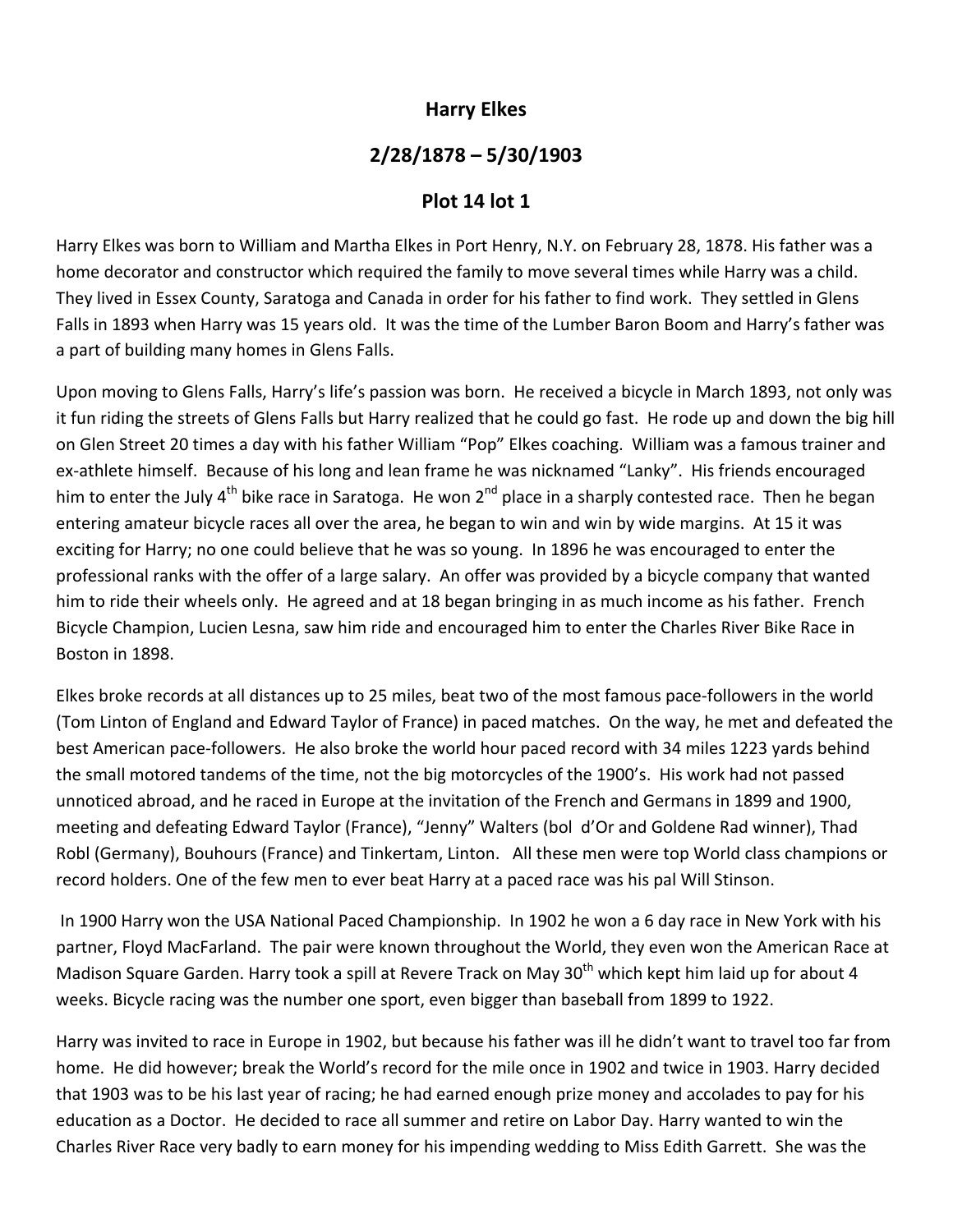daughter of Dr. and Mrs. JS Garrett. Harry met Edith when they were just children and they had always known they were meant for each other. Dr. Garrett had made arrangements with his old friend Dr. Chase of Chelsea, Massachusetts for Harry's apprenticeship as a Physician right after the September wedding. Harry and Edith were planning to move to Chelsea, Massachusetts for at least a year.

Because of his record breaking year, he was again invited to race in the Charles River Race. In this race motorcycles were used for pacing and they raced right alongside the bicycles.

By the time the Charles River Race was started on Memorial Day weekend in 1903, Harry had obtained the hour record for paced cycle racing, lost it for a year and regained it in style at the Paris Exposition. This placed him as the leading racer of the middle distance cyclists of the world. Harry was eager to keep or break his own records at Charles River.

Saturday's race could not have started any better. Harry broke the World's record for five miles, ten miles and fifteen miles. He was headed into the sixteenth miles when something went awfully wrong. His pace was about 60 miles per hour and he was leading the pack, with Will Stinson and his pacemaker F.A. Gately on his motorcycle in close proximity. Harry's back tire blew out and he began to lose control of the bicycle. He turned toward the bank at the side of the track and put his foot down to slow his speed. When Harry did this, his foot caught, the bicycle stopped, the chain broke and he was thrown backwards onto the track and into the path of Gately's motorcycle. The great machine was ditched, but not before it had crushed Harry's head in a dreadful manner.

 Stinson on his bicycle rammed into the accident in a horrible tangle. Attendants ran to the men and ambulances were quickly called. Harry Elkes died on the way to the Homeopathic Hospital in Boston, Stinson and Gately were severely injured.

A shock went through the sporting world. News of Harry's death was wired around the world. Harry's Uncle Harry Elkes of Saratoga went to Boston to recover his body. Harry was but 25 years old. Will Stinson attended the funeral, still heavily bandaged.

Admirers from Boston and New York erected a granite monument at his grave in Glens Falls. On the monument is the "winged wheel" the symbol of his racing club, "Old Boston".

Prepared by Mrs. Kyle Graves from a theatrical script written by William Woodward for the Chapman Historical Museums fall Glens Falls Cemetery Tour in 2003 and 2010.

Questions and comments should be directed to the Glens Falls City Historian at: City Hall 42 Ridge St. Glens Falls, NY historian@cityofglensfalls.com 518‐761‐3871.